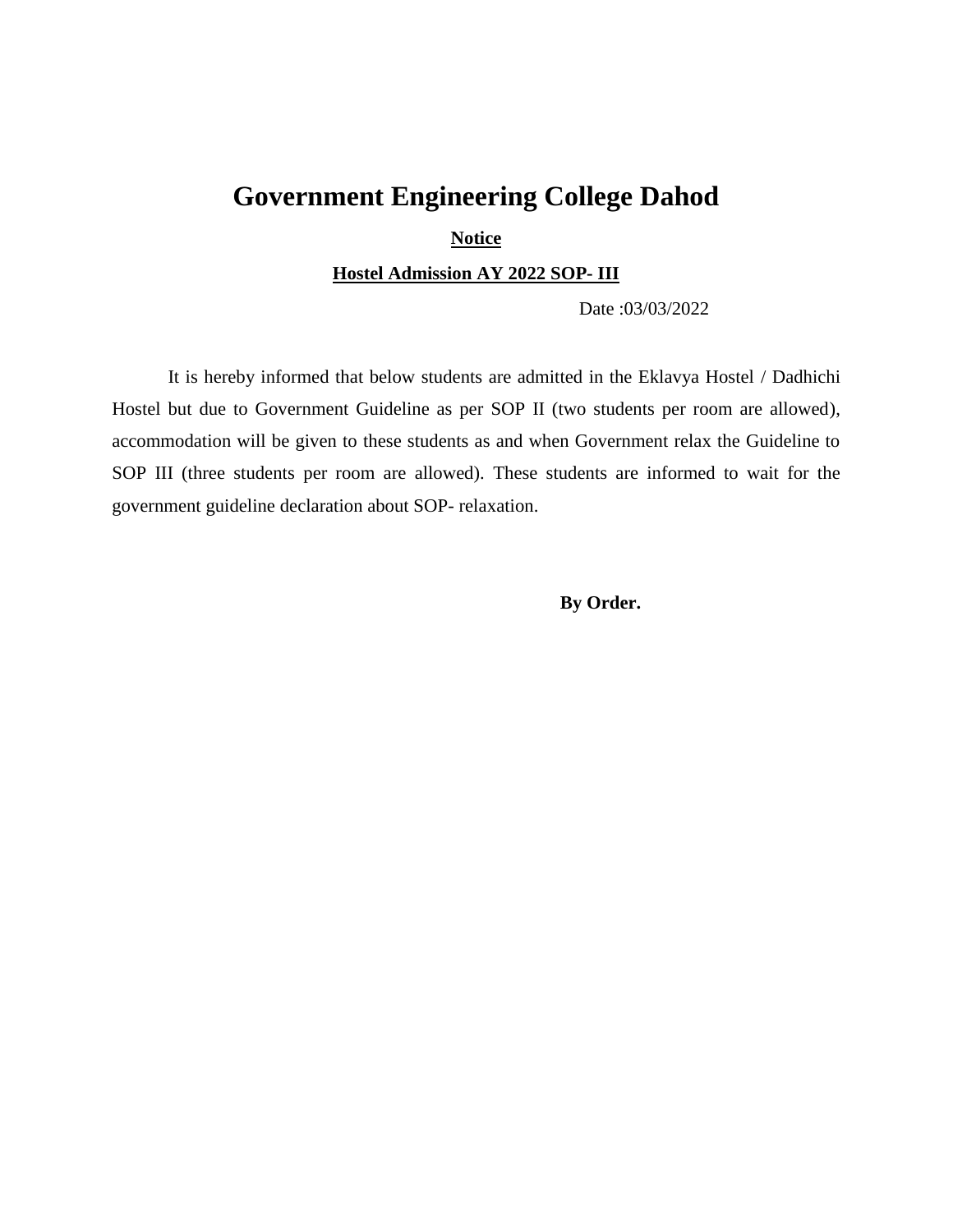## **HOSTEL ADMISSION LIST - 2022.**

## **BE - Fist Year (All Branch)**

| EKLAVYA BOYS HOSTEL ADMISSION LIST (ROUND 1)                                              |                 |                                                           |                 |                                                                              |  |
|-------------------------------------------------------------------------------------------|-----------------|-----------------------------------------------------------|-----------------|------------------------------------------------------------------------------|--|
| BE FIRST YEAR ADMITTED STUDENTS ELLIGIBLE FOR ADMISSION AS PER SOP III<br>(YEAR: 2021-22) |                 |                                                           |                 |                                                                              |  |
| $S_{\mathbf{R}}$<br>NO                                                                    | <b>MERIT NO</b> | <b>NAME OF STUDENT</b>                                    | <b>BRANCH</b>   | <b>ALLOTED ROOM NO</b>                                                       |  |
| $\mathbf{1}$                                                                              | 1015224         | <b>SHIVANSH PRAVIN</b><br><b>SHUKLA</b>                   | <b>CIVIL</b>    | ROOM WILL BE ALLOTED LATER ON<br>WITH RELAXATION IN SOP<br><b>GUIDELINES</b> |  |
| 2                                                                                         | 1015437         | PATELIYA NILESHKUMAR<br><b>RAJJANSINH</b>                 | <b>CIVIL</b>    | ROOM WILL BE ALLOTED LATER ON<br>WITH RELAXATION IN SOP<br><b>GUIDELINES</b> |  |
| 3                                                                                         | 1019298         | <b>BHURIYA AJAYKUMAR</b><br><b>GULABBHAI</b>              | <b>CIVIL</b>    | ROOM WILL BE ALLOTED LATER ON<br>WITH RELAXATION IN SOP<br><b>GUIDELINES</b> |  |
| $\overline{4}$                                                                            | 1021354         | <b>NERPAGARE</b><br>YASHKUMAR VIJAY                       | <b>CIVIL</b>    | ROOM WILL BE ALLOTED LATER ON<br>WITH RELAXATION IN SOP<br><b>GUIDELINES</b> |  |
| 5                                                                                         | 1024326         | <b>CHUNAWALA SAMOIL</b><br><b>MUSTUFA</b>                 | <b>CIVIL</b>    | ROOM WILL BE ALLOTED LATER ON<br>WITH RELAXATION IN SOP<br><b>GUIDELINES</b> |  |
| 6                                                                                         | 14010           | <b>RAVAL MADHAV</b><br><b>BHASKARBHAI</b>                 | <b>COMPUTER</b> | ROOM WILL BE ALLOTED LATER ON<br>WITH RELAXATION IN SOP<br><b>GUIDELINES</b> |  |
| 7                                                                                         | 14273           | VANDARVALA HARDIK<br><b>HARIBHAI</b>                      | <b>COMPUTER</b> | ROOM WILL BE ALLOTED LATER ON<br>WITH RELAXATION IN SOP<br><b>GUIDELINES</b> |  |
| 8                                                                                         | 14384           | <b>VAGHELA DHIRAJ</b><br><b>MANJIBHAI</b>                 | <b>COMPUTER</b> | ROOM WILL BE ALLOTED LATER ON<br>WITH RELAXATION IN SOP<br><b>GUIDELINES</b> |  |
| 9                                                                                         | 14397           | DUMANIYA ABHISHEK<br><b>MAHESHKUMAR</b>                   | <b>COMPUTER</b> | ROOM WILL BE ALLOTED LATER ON<br>WITH RELAXATION IN SOP<br><b>GUIDELINES</b> |  |
| 10                                                                                        | 15133           | PRAJAPATI NIRAVKUMAR<br><b>MAHESHBHAI</b>                 | <b>COMPUTER</b> | ROOM WILL BE ALLOTED LATER ON<br>WITH RELAXATION IN SOP<br><b>GUIDELINES</b> |  |
| 11                                                                                        | 15141           | PARMAR VIJAY<br><b>GOPALBHAI</b>                          | <b>COMPUTER</b> | ROOM WILL BE ALLOTED LATER ON<br>WITH RELAXATION IN SOP<br><b>GUIDELINES</b> |  |
| 12                                                                                        | 15155           | <b>MANSURI</b><br><b>MAHAMMADANIS</b><br><b>IKBALBHAI</b> | <b>COMPUTER</b> | ROOM WILL BE ALLOTED LATER ON<br>WITH RELAXATION IN SOP<br><b>GUIDELINES</b> |  |
| 13                                                                                        | 15219           | <b>SARVAIYA ANIKET</b><br><b>ARVINDBHAI</b>               | <b>COMPUTER</b> | ROOM WILL BE ALLOTED LATER ON<br>WITH RELAXATION IN SOP<br><b>GUIDELINES</b> |  |
| 14                                                                                        | 22112           | <b>SOLANKI RUSHIKUMAR</b><br><b>SATISHBHAI</b>            | <b>COMPUTER</b> | ROOM WILL BE ALLOTED LATER ON<br>WITH RELAXATION IN SOP<br><b>GUIDELINES</b> |  |
| 15                                                                                        | 24520           | PARMAR RISHI<br><b>KANUBHAI</b>                           | <b>COMPUTER</b> | ROOM WILL BE ALLOTED LATER ON<br>WITH RELAXATION IN SOP<br><b>GUIDELINES</b> |  |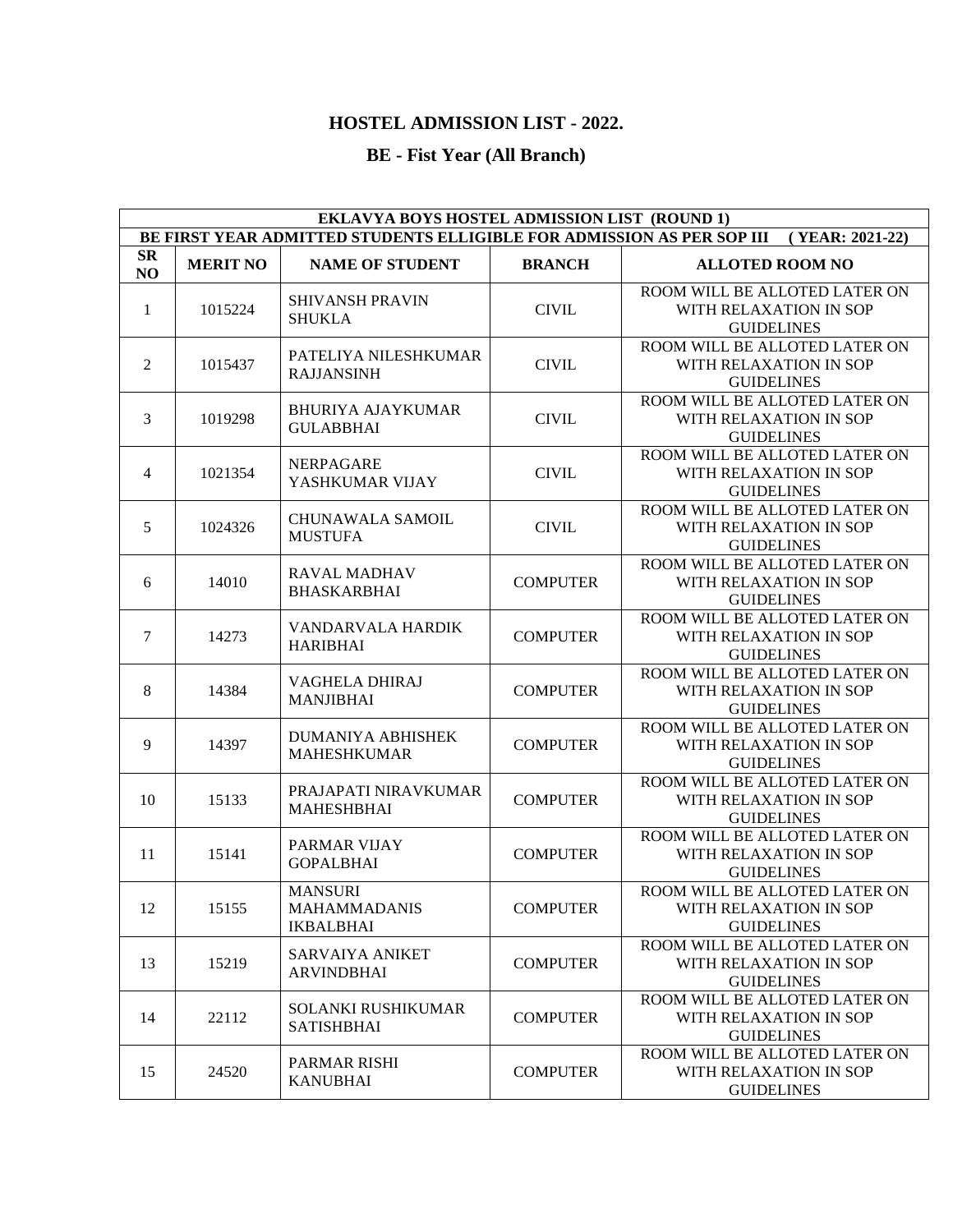|    |                    | <b>THORAT</b>                                                   |                                        | ROOM WILL BE ALLOTED LATER ON |
|----|--------------------|-----------------------------------------------------------------|----------------------------------------|-------------------------------|
| 16 | 27968              | <b>BHUVNESHWARKUMAR</b>                                         | <b>COMPUTER</b>                        | WITH RELAXATION IN SOP        |
|    |                    | <b>RAMESHBHAI</b>                                               |                                        | <b>GUIDELINES</b>             |
| 17 | 33125              | <b>PARTH</b>                                                    | <b>COMPUTER</b>                        | ROOM WILL BE ALLOTED LATER ON |
|    |                    |                                                                 |                                        | WITH RELAXATION IN SOP        |
|    |                    | DAXESHCHANDRA TADVI                                             |                                        | <b>GUIDELINES</b>             |
|    |                    |                                                                 | <b>COMPUTER</b>                        | ROOM WILL BE ALLOTED LATER ON |
| 18 | 33311              | RATHVA JAY RAJENDRA                                             |                                        | WITH RELAXATION IN SOP        |
|    |                    |                                                                 |                                        | <b>GUIDELINES</b>             |
|    |                    |                                                                 |                                        | ROOM WILL BE ALLOTED LATER ON |
| 19 | 1002171            | <b>AMIT YADAV</b>                                               | <b>COMPUTER</b>                        | WITH RELAXATION IN SOP        |
|    |                    |                                                                 |                                        | <b>GUIDELINES</b>             |
|    |                    | HARSHAVARDHAN<br>YESHWANT SATHE                                 | <b>COMPUTER</b>                        | ROOM WILL BE ALLOTED LATER ON |
| 20 | 1002829            |                                                                 |                                        | WITH RELAXATION IN SOP        |
|    |                    |                                                                 |                                        | <b>GUIDELINES</b>             |
|    | 1003268            | <b>CHAUDHARY ADITYA</b><br><b>MANIKANT</b>                      | <b>COMPUTER</b>                        | ROOM WILL BE ALLOTED LATER ON |
| 21 |                    |                                                                 |                                        | WITH RELAXATION IN SOP        |
|    |                    |                                                                 |                                        | <b>GUIDELINES</b>             |
|    | 1016577            | PATIL PAVAN YUVRAJ                                              | <b>ELECTRICAL</b>                      | ROOM WILL BE ALLOTED LATER ON |
| 22 |                    |                                                                 |                                        | WITH RELAXATION IN SOP        |
|    |                    |                                                                 |                                        | <b>GUIDELINES</b>             |
|    | 1016936            | PRAVIN KUSHWAHA                                                 | <b>ELECTRICAL</b>                      | ROOM WILL BE ALLOTED LATER ON |
| 23 |                    |                                                                 |                                        | WITH RELAXATION IN SOP        |
|    |                    |                                                                 |                                        | <b>GUIDELINES</b>             |
|    | 1018356            | <b>PARMAR</b><br><b>PARTHIVKUMAR</b><br><b>RAMSINH</b>          | <b>ELECTRICAL</b>                      | ROOM WILL BE ALLOTED LATER ON |
| 24 |                    |                                                                 |                                        | WITH RELAXATION IN SOP        |
|    |                    |                                                                 |                                        | <b>GUIDELINES</b>             |
| 25 | 1020082<br>1022350 | PATEL SHREY BIPINBHAI<br><b>AHIRE ISHWAR</b><br><b>CHUDAMAN</b> | <b>ELECTRICAL</b><br><b>ELECTRICAL</b> | ROOM WILL BE ALLOTED LATER ON |
|    |                    |                                                                 |                                        | WITH RELAXATION IN SOP        |
|    |                    |                                                                 |                                        | <b>GUIDELINES</b>             |
|    |                    |                                                                 |                                        | ROOM WILL BE ALLOTED LATER ON |
| 26 |                    |                                                                 |                                        | WITH RELAXATION IN SOP        |
|    |                    |                                                                 |                                        | <b>GUIDELINES</b>             |

| <b>EKLAVYA BOYS HOSTEL ADMISSION LIST(ROUND 1)</b>                      |                 |                                                   |                 |                                                                              |  |
|-------------------------------------------------------------------------|-----------------|---------------------------------------------------|-----------------|------------------------------------------------------------------------------|--|
| BE SEM III D2D ADMITTED STUDENTS ELLIGIBLE FOR ADMISSION AS PER SOP III |                 |                                                   |                 |                                                                              |  |
|                                                                         |                 |                                                   | (YEAR: 2021-22) |                                                                              |  |
| <b>SR</b><br>NO                                                         | <b>MERIT NO</b> | <b>NAME OF STUDENT</b>                            | <b>BRANCH</b>   | <b>ALLOTED ROOM NO</b>                                                       |  |
|                                                                         | 1107207         | <b>DAMOR AKSHAYBHAI</b><br><b>SHANKARBHAI</b>     | <b>CIVIL</b>    | ROOM WILL BE ALLOTED LATER ON<br>WITH RELAXATION IN SOP<br><b>GUIDELINES</b> |  |
| 2                                                                       | 1107359         | <b>BARIYA JATINKUMAR</b><br><b>JAGDISHCHANDRA</b> | <b>CIVIL</b>    | ROOM WILL BE ALLOTED LATER ON<br>WITH RELAXATION IN SOP<br><b>GUIDELINES</b> |  |
| 3                                                                       | 1107576         | <b>BARIA HIRENKUMAR</b><br><b>MAHESHBHAI</b>      | CIVIL.          | ROOM WILL BE ALLOTED LATER ON<br>WITH RELAXATION IN SOP<br><b>GUIDELINES</b> |  |
| 4                                                                       | 1109403         | PRAJAPATI ROHIT<br><b>RAJUBHAI</b>                | <b>CIVIL</b>    | ROOM WILL BE ALLOTED LATER ON<br>WITH RELAXATION IN SOP<br><b>GUIDELINES</b> |  |
| 5                                                                       | 99999999        | PAVAR VISHALKUMAR<br><b>ISHWARBHAI</b>            | <b>CIVIL</b>    | ROOM WILL BE ALLOTED LATER ON<br>WITH RELAXATION IN SOP<br><b>GUIDELINES</b> |  |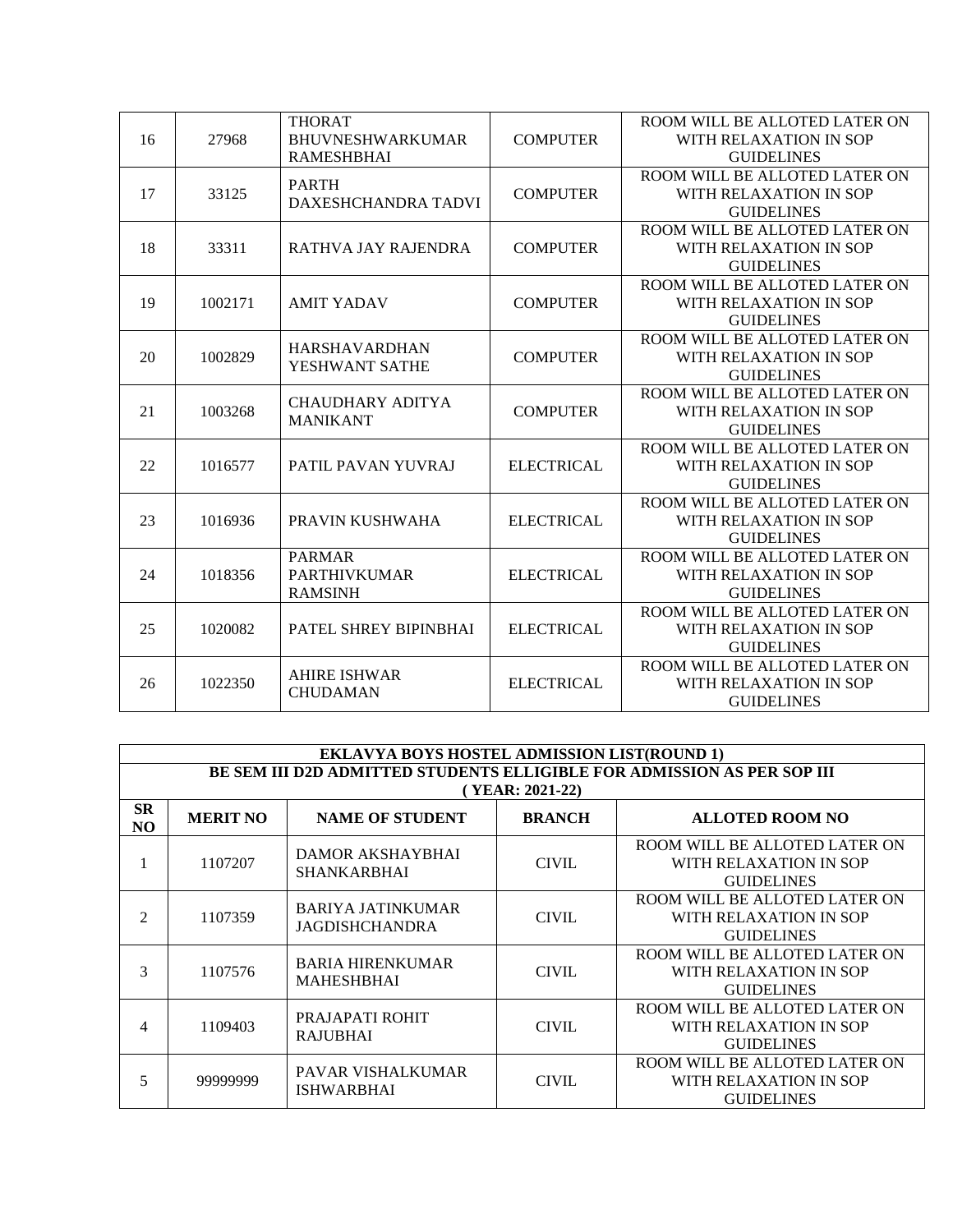| 6  | 1105709 | SAVALIYA AJAYKUMAR<br><b>KANUBHAI</b>                           | <b>ELECTRICAL</b> | ROOM WILL BE ALLOTED LATER ON<br>WITH RELAXATION IN SOP<br><b>GUIDELINES</b> |
|----|---------|-----------------------------------------------------------------|-------------------|------------------------------------------------------------------------------|
| 7  | 1106127 | <b>SHUBHAM</b><br><b>HITESHKUMAR SONI</b>                       | <b>ELECTRICAL</b> | ROOM WILL BE ALLOTED LATER ON<br>WITH RELAXATION IN SOP<br><b>GUIDELINES</b> |
| 8  | 1106396 | <b>BHAGAT BIRJUBHAI</b><br><b>KISHORLAL</b>                     | <b>ELECTRICAL</b> | ROOM WILL BE ALLOTED LATER ON<br>WITH RELAXATION IN SOP<br><b>GUIDELINES</b> |
| 9  | 1106552 | <b>CHAUHAN RAHUL</b><br><b>VINODBHAI</b>                        | <b>ELECTRICAL</b> | ROOM WILL BE ALLOTED LATER ON<br>WITH RELAXATION IN SOP<br><b>GUIDELINES</b> |
| 10 | 1108260 | <b>TAILOR RAHUL</b><br><b>NILESHKUMAR</b>                       | <b>ELECTRICAL</b> | ROOM WILL BE ALLOTED LATER ON<br>WITH RELAXATION IN SOP<br><b>GUIDELINES</b> |
| 11 | 1106620 | <b>PATHAN</b><br><b>MAHAMMADJUNEDKHAN</b><br><b>ATAULLAKHAN</b> | <b>MECHANICAL</b> | ROOM WILL BE ALLOTED LATER ON<br>WITH RELAXATION IN SOP<br><b>GUIDELINES</b> |
| 12 | 1106717 | <b>SHAIKH</b><br><b>MOHAMMEDZAID</b><br><b>AARIFBHAI</b>        | <b>MECHANICAL</b> | ROOM WILL BE ALLOTED LATER ON<br>WITH RELAXATION IN SOP<br><b>GUIDELINES</b> |
| 13 | 1108194 | <b>PRAJAPATI</b><br><b>NIMESHKUMAR</b><br><b>VISHNUBHAI</b>     | <b>MECHANICAL</b> | ROOM WILL BE ALLOTED LATER ON<br>WITH RELAXATION IN SOP<br><b>GUIDELINES</b> |
| 14 | 1108269 | <b>KARTIK BAISANE</b>                                           | <b>MECHANICAL</b> | ROOM WILL BE ALLOTED LATER ON<br>WITH RELAXATION IN SOP<br><b>GUIDELINES</b> |

| <b>DADHICHI Boys Hostel Admission List (Round-1)</b>                |                              |                                         |                                  |                                                                              |  |
|---------------------------------------------------------------------|------------------------------|-----------------------------------------|----------------------------------|------------------------------------------------------------------------------|--|
| BE SEM III ADMITTED STUDENTS ELLIGIBLE FOR ADMISSION AS PER SOP III |                              |                                         |                                  |                                                                              |  |
| <b>Sr</b><br>No.                                                    | <b>Merit</b><br>Rank         | <b>Name of Student</b>                  | (YEAR: 2021-22)<br><b>Branch</b> | <b>Alloted Room No.</b>                                                      |  |
|                                                                     | $7.23 - SC$ 1                | <b>AKSHAY KUMAR</b>                     | <b>CIVIL</b>                     | ROOM WILL BE ALLOTED LATER ON<br>WITH RELAXATION IN SOP<br><b>GUIDELINES</b> |  |
| $\overline{2}$                                                      | $6.08 -$<br>OPEN 1           | SUNESARA INTIKAFBHAI<br><b>DAUDBHAI</b> | <b>CIVIL</b>                     | ROOM WILL BE ALLOTED LATER ON<br>WITH RELAXATION IN SOP<br><b>GUIDELINES</b> |  |
| 3                                                                   | $9.05 -$<br>$OBC_1$          | PATEL AYUSHKUMAR<br><b>SHANKARBHAI</b>  | <b>COMPUTER</b>                  | ROOM WILL BE ALLOTED LATER ON<br>WITH RELAXATION IN SOP<br><b>GUIDELINES</b> |  |
| 4                                                                   | $8.97 -$<br>OPEN 1           | <b>KAMTA KUMAR SINGH</b>                | <b>COMPUTER</b>                  | ROOM WILL BE ALLOTED LATER ON<br>WITH RELAXATION IN SOP<br><b>GUIDELINES</b> |  |
| 5                                                                   | $8.56-$<br>OPEN <sub>1</sub> | <b>TIWARI ANKIT BRIJESH</b>             | <b>COMPUTER</b>                  | ROOM WILL BE ALLOTED LATER ON<br>WITH RELAXATION IN SOP<br><b>GUIDELINES</b> |  |
| 6                                                                   | $8.51 -$<br>OPEN 1           | PANDEY SHIVAM MANOJ                     | <b>COMPUTER</b>                  | ROOM WILL BE ALLOTED LATER ON<br>WITH RELAXATION IN SOP<br><b>GUIDELINES</b> |  |